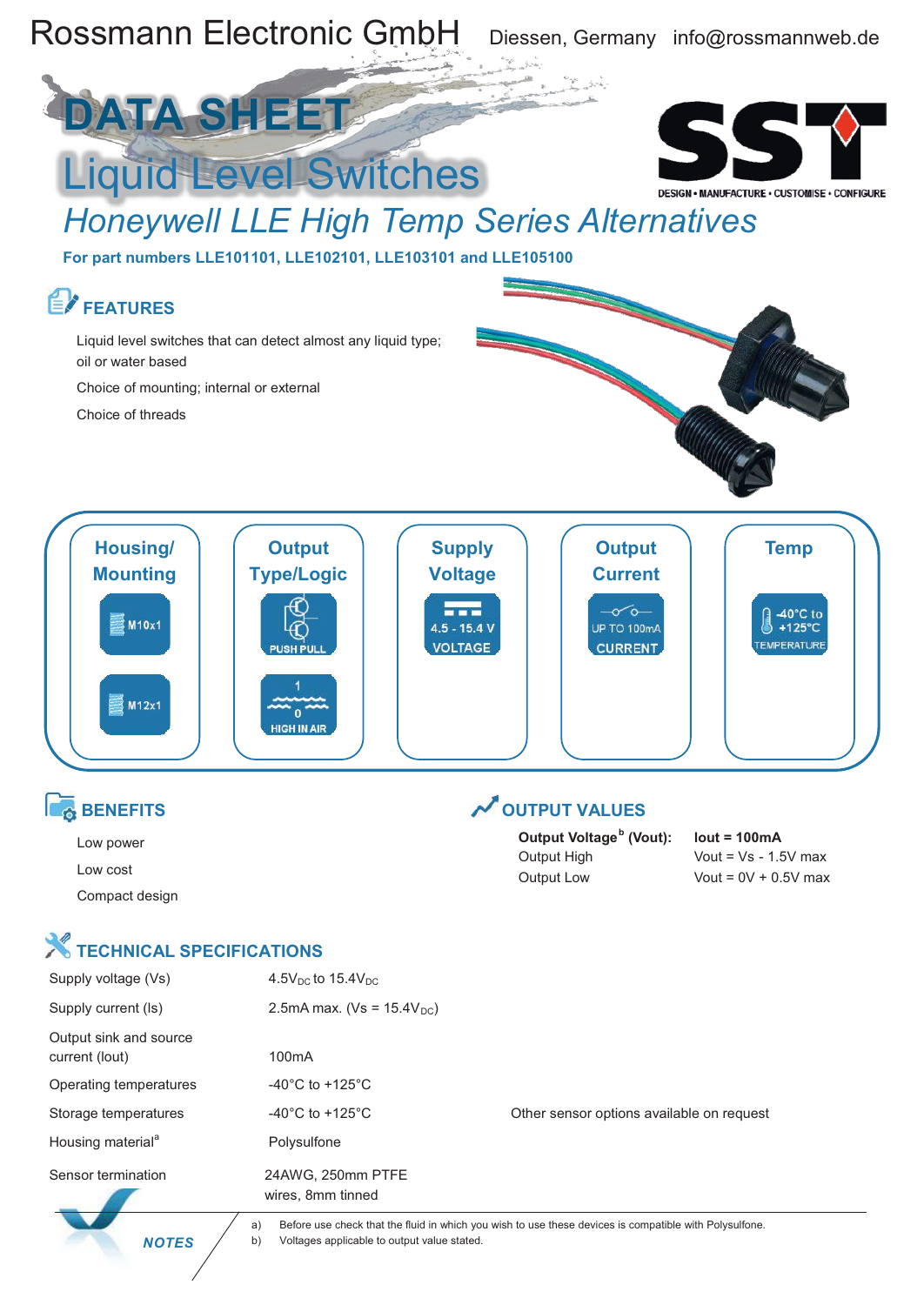## Rossmann Electronic GmbH Diessen, Germany info@rossmannweb.de

### **SEAL THE DRAWING**

All dimensions shown in mm. Tolerances =  $±1$ mm.





**Type 2**





**Type 3**





**Type 5**





### **HOUSING SPECIFICATIONS**

|                                    | <b>Housing Series - External Mounting</b> |                                          |
|------------------------------------|-------------------------------------------|------------------------------------------|
|                                    | Type 1                                    | Type 2                                   |
| <b>Thread</b>                      | M12x1x8q                                  | M12x1x8q<br>with<br>hex nut <sup>c</sup> |
| Pressure <sup>d</sup>              | 7 bar / 101 psi maximum                   |                                          |
| <b>Tightening</b><br><b>Torque</b> | 1.5 Nm / 13.26 in-lbs maximum             |                                          |

|                             | Housing Series - Internal Mounting       |                |
|-----------------------------|------------------------------------------|----------------|
|                             | Type 3                                   | Type 5         |
| <b>Thread</b>               | M12x1x8q<br>with<br>hex nut <sup>c</sup> | M10x1          |
| Pressure <sup>d</sup>       | 7 bar / 101 psi maximum                  |                |
| Tightening<br><b>Torque</b> | $1.5$ Nm $/$<br>13.26 in-lbs maximum     | Not Applicable |

**NOTE:** In the cases of Type 1 and Type 3 sensors, the rear of the SST sensors are slightly longer than the Honeywell sensors.

**NOTE:** The dimensions of the Type 5 part make it a "push in" part the same as LLE105100. Note that the sensor can also be secured using an M10 nut.

### **ELECTRICAL INTERFACE**



c) Hex nut and washer supplied with Type 1, Type 2 and Type 3. **NOTES** (d) When correctly sealed.